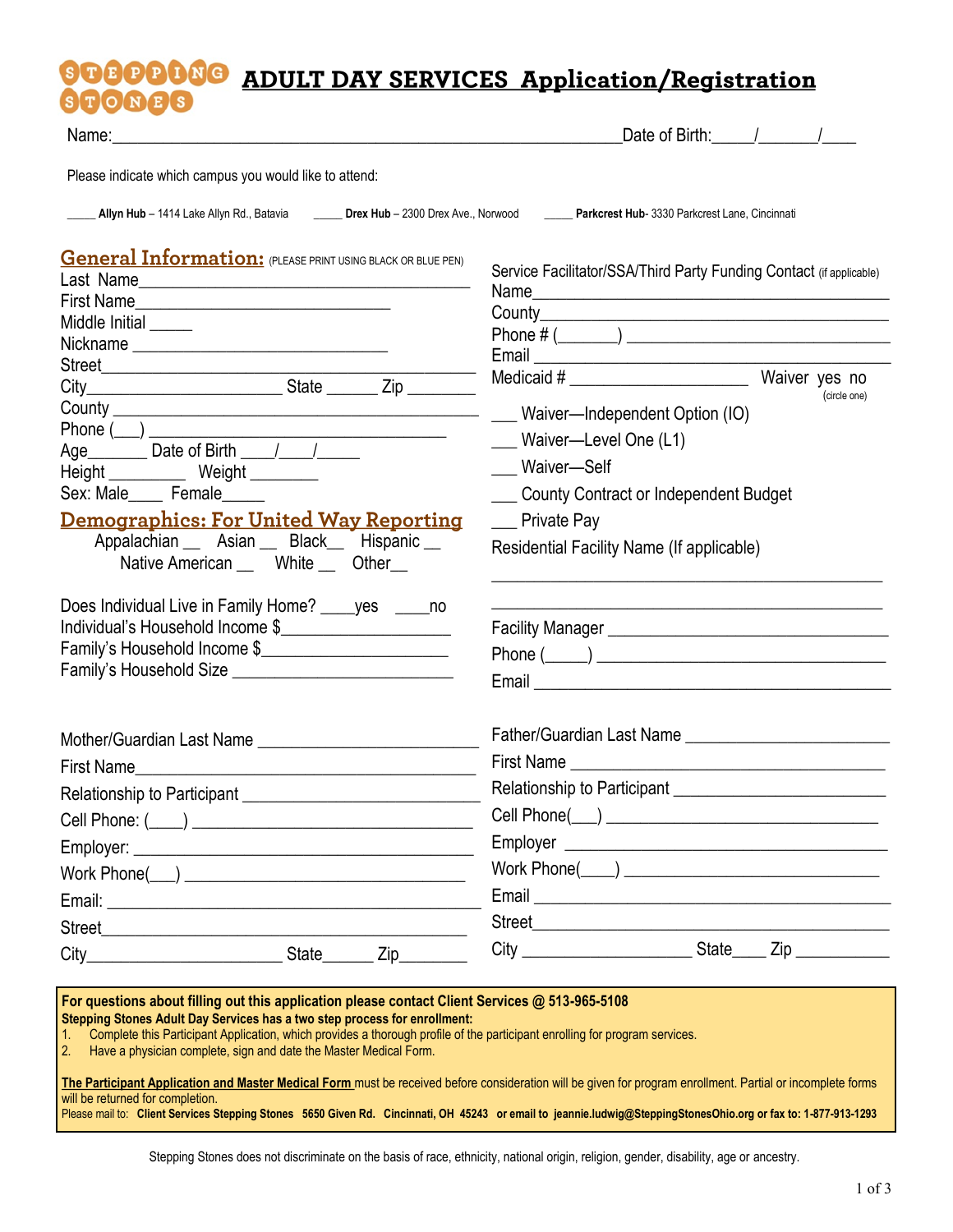### **Emergency Contacts**

Stepping Stones will attempt to contact Parent/Guardian first. **Please list 2 additional contacts**.

| Name                                                                                                                                    | <b>Name</b> |
|-----------------------------------------------------------------------------------------------------------------------------------------|-------------|
| Relationship _<br><u> 1980 - Jan James, politik eta politik eta politik eta politik eta politik eta politik eta politik eta politik</u> |             |
| Work Phone $(\_\_\_\_)$                                                                                                                 |             |
| Home Phone $(\_\_\_\_\_)$                                                                                                               |             |
| Cell Phone ( )                                                                                                                          |             |

### **Photo Release**

I consent to and authorize the use and reproduction by Stepping Stones, Rotary Club, Rotary Foundation of Cincinnati and the United Way of any and all photographs and any other audio-visual materials taken of participant for promotional materials, educational activities, exhibitions or for any use for all the benefit of the program.



# **Emergency Medical Treatment Release**

### **CONSENT PLAN**

In the event that emergency medical aid/treatment is required due to Illness or injury during the process of receiving services, or while being on Stepping Stones' Hub, I authorize Stepping Stones to:

- 1. Secure and maintain medical treatment and transportation necessary.
- 2. Release information upon request from the individual/agency involved in the emergency medical treatment.

This authorization includes x-ray, surgery, hospitalization, medication and any treatment procedure deemed "life saving" by the physician. This provision will only be involved if the person designated is unable to be reached.

#### **NON-CONSENT PLAN**

I **DO NOT** give consent for emergency medical aid/treatment in the case of injury or illness while receiving services on Stepping Stones' Hub. I wish the following to take place:

\_\_\_\_\_\_\_\_\_\_\_\_\_\_\_\_\_\_\_\_\_\_\_\_\_\_\_\_\_\_\_\_\_\_\_\_\_\_\_\_\_\_\_\_\_\_\_\_\_\_\_\_\_\_\_\_\_\_\_\_\_\_ \_\_\_\_\_\_\_\_\_\_\_\_\_\_\_\_\_\_\_\_\_\_\_\_\_\_\_\_\_\_\_\_\_\_\_\_\_\_\_\_\_\_\_\_\_\_\_\_\_\_\_\_\_\_\_\_\_\_\_\_\_\_ \_\_\_\_\_\_\_\_\_\_\_\_\_\_\_\_\_\_\_\_\_\_\_\_\_\_\_\_\_\_\_\_\_\_\_\_\_\_\_\_\_\_\_\_\_\_\_\_\_\_\_\_\_\_\_\_\_\_\_\_\_\_ \_\_\_\_\_\_\_\_\_\_\_\_\_\_\_\_\_\_\_\_\_\_\_\_\_\_\_\_\_\_\_\_\_\_\_\_\_\_\_\_\_\_\_\_\_\_\_\_\_\_\_\_\_\_\_\_\_\_\_\_\_\_ \_\_\_\_\_\_\_\_\_\_\_\_\_\_\_\_\_\_\_\_\_\_\_\_\_\_\_\_\_\_\_\_\_\_\_\_\_\_\_\_\_\_\_\_\_\_\_\_\_\_\_\_\_\_\_\_\_\_\_\_\_\_ \_\_\_\_\_\_\_\_\_\_\_\_\_\_\_\_\_\_\_\_\_\_\_\_\_\_\_\_\_\_\_\_\_\_\_\_\_\_\_\_\_\_\_\_\_\_\_\_\_\_\_\_\_\_\_\_\_\_\_\_\_\_

|                                                                                                                                                                                                | PLEASE CHECK ONE BOX FOR MEDICAL TREATMENT RELEASE          |  |                                                                                                                                                                                                    |                       |  |                       |  |  |                       |
|------------------------------------------------------------------------------------------------------------------------------------------------------------------------------------------------|-------------------------------------------------------------|--|----------------------------------------------------------------------------------------------------------------------------------------------------------------------------------------------------|-----------------------|--|-----------------------|--|--|-----------------------|
|                                                                                                                                                                                                |                                                             |  | <b>CONSENT</b>                                                                                                                                                                                     |                       |  | <b>DO NOT CONSENT</b> |  |  |                       |
|                                                                                                                                                                                                | PLEASE CHECK BOX FOR SUNSCREEN AND/OR BUG REPELLANT RELEASE |  |                                                                                                                                                                                                    |                       |  |                       |  |  |                       |
| All individuals enrolled in programs operated by Stepping Stones will have<br>sunscreen #30 applied by staff as needed during the summer months.<br>Please provide your consent for sunscreen. |                                                             |  | All individuals enrolled in programs operated by Stepping Stones will have<br>bug repellant applied by staff as needed during the summer months.<br>Please provide your consent for bug repellant. |                       |  |                       |  |  |                       |
|                                                                                                                                                                                                | <b>CONSENT</b>                                              |  |                                                                                                                                                                                                    | <b>DO NOT CONSENT</b> |  | <b>CONSENT</b>        |  |  | <b>DO NOT CONSENT</b> |
|                                                                                                                                                                                                |                                                             |  |                                                                                                                                                                                                    |                       |  |                       |  |  |                       |